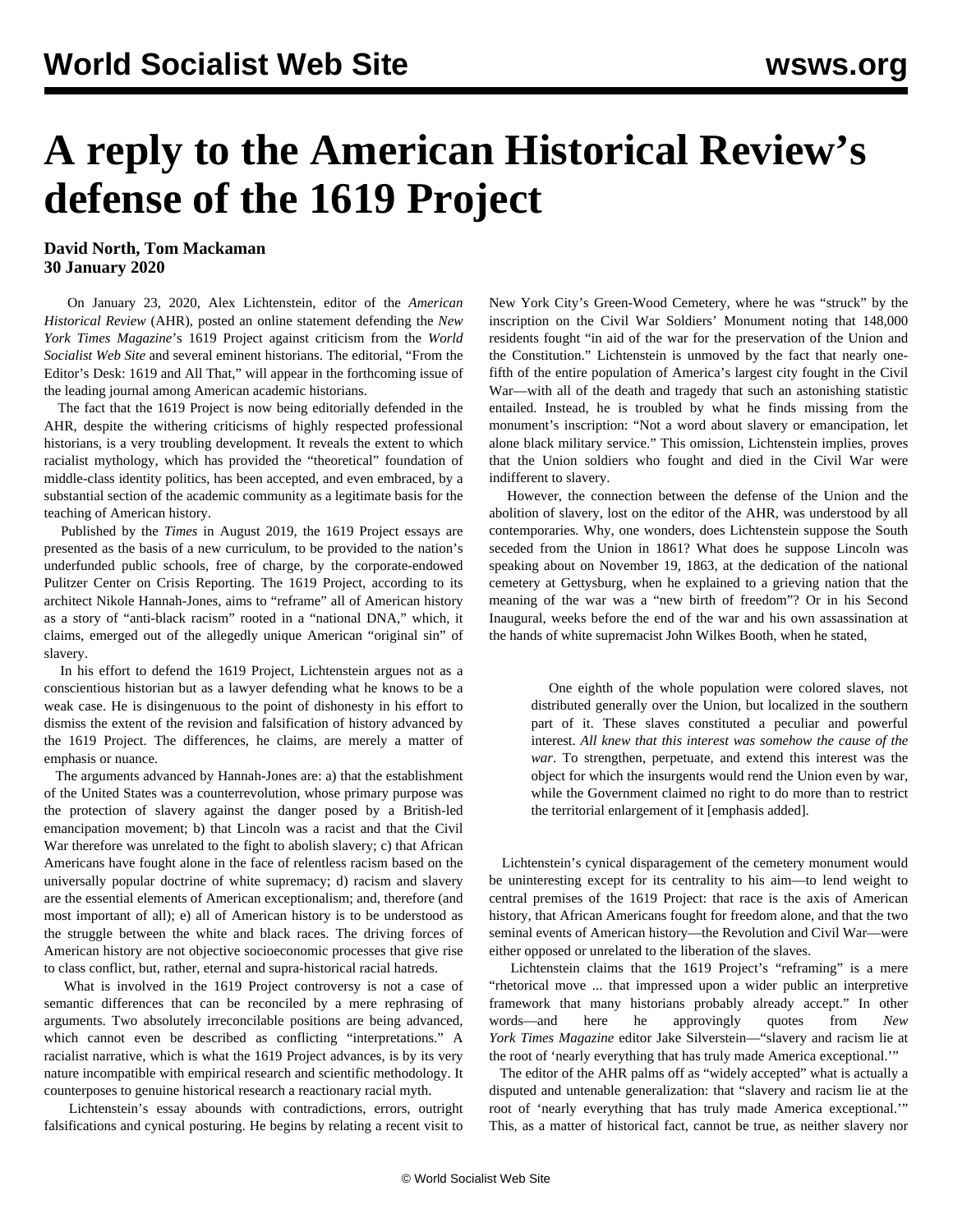racism is unique to America. Both have existed in innumerable societies, from the ancient world to modern times.

 In fact, what makes American slavery truly "unique" was not that it existed, but that it gave rise to the most powerful and intransigent antislavery movement the world has ever known, and that it was destroyed in a great civil war during four years of fighting in which approximately as many Americans perished as in all other US wars combined. This, in turn, led to the enactment of constitutional amendments that, at least in law, established the equality of the former slaves.

 The version of North American history advanced by the 1619 Project and defended by Lichtenstein has not only to negate 1776, but to cancel 1492.

 It is no small matter that the authors and editors of the *Times* manage to ignore all that occurred in the 127 years that preceded the arrival of Africans in Virginia. The "uniqueness" of American history, indeed, that of the entire New World, is entirely bound up with the emergence of capitalism as a new economic world system. All the brutalities of the New World, beginning with the long and horrible process of the extermination of the aboriginal population, developed out of this process. As Marx stated so powerfully in his description of the "genesis" of industrial capitalism:

 The discovery of gold and silver in America, the extirpation, enslavement and entombment in mines of the aboriginal population, the beginning of the conquest and looting of the East Indies, the turning of Africa into a warren for the commercial hunting of black-skins, signaled the rosy dawn of the era of capitalist production. These idyllic proceedings are the chief moments of primitive accumulation. On their heels treads the commercial war of the European nations, with the globe for a theatre.... If money according to Augier, 'comes into the world with a congenital blood-stain on one cheek', capital comes dripping from head to foot from every pore with blood and dirt.

 However, the horrors of slavery and the dispossession of the indigenous populations, what Bernard Bailyn has aptly characterized as the "barbarous years" in colonial history, intersected with other economic, social, and political processes that also contributed to American "uniqueness."

 The societies of the thirteen colonies were characterized by the absence of a feudal past, a distinct feature of American development that has been the subject of prolonged and significant discussion among serious historians. Also "unique" was the profound influence of the English Civil War of the seventeenth century and the Enlightenment philosophy of the eighteenth, whose revolutionary defense of liberty and revolutionary ideas reached deep into the colonial population—indeed, even to the slaves themselves, as Professor Clayborne Carson pointed out in his [interview](/en/articles/2020/01/15/clay-j15.html) with the *World Socialist Web Site*. All of these "unique" aspects of the colonies intersected with the imperial crisis of the mid-tolate eighteenth century, the Seven Years' War (1756–63), and the global conflict between France and Britain, setting the stage for the confrontation that erupted in 1775. The victory of the colonial rebellion stunned the world and sounded the tocsin for revolutions in France and Haiti.

 But Lichtenstein cynically dismisses the world-historical significance of the American Revolution. "The first republic and its Constitution, so revered, lasted about as long as the USSR, a mere seventy-four years, before dissolving into the bloodiest conflict of the nineteenth century," he sneers. "For my part, I always considered this a pretty weak foundation on which to erect unconditional veneration."

 Serious historians do not "venerate" events. They attempt to understand and explain them, and to trace back their roots in the past as well as their consequences. The latter is particularly important in the study of the American Revolution, for if it had achieved *only* the preconditions for the destruction of slavery within a "mere seventy-four years"—and it in fact achieved far more than that—it would still rank as one of the most consequential political events in history. To compound the confusion, the Civil War, which Lichtenstein also minimizes, is made exclusively dependent on the "black freedom struggle," implying that the latter's development was unconnected with the American Revolution and the political conflicts within the United States that unfolded between 1787 and 1861.

 Lichtenstein writes that he is "perplexed" by criticism of the 1619 Project. But then he proceeds to provide a concise summary of the critique developed by the *World Socialist Web Site*:

 As good Marxists, the adherents of the Fourth International denounced the project for its "idealism," that is to say, its tendency to reduce historical causation to a "supra-historical emotional impulse." By mischaracterizing anti-black racism as an irreducible element built into the "DNA" of the nation and its white citizens, the Trotskyists declared, the 1619 Project is ahistorical and "irrationalist." This idealist fallacy requires that racism "must persist independently of any change in political and economic conditions," naturally the very thing that any materialist historian would want to attend to. "The invocation of white racism," they proclaim, "takes the place of any concrete examination of the economic, political and social history of the country." Perhaps even worse, "the 1619 Project says nothing about the event that had the greatest impact on the social condition of African-Americans—the Russian Revolution of 1917." (Well, OK, I was with them up to that point.)

 Taking Lichtenstein at his word—i.e., that, except for its estimation of the significance of the 1917 October Revolution, he was "with" the WSWS—he contradicts his defense of the 1619 Project. Because the WSWS's position is diametrically opposed to that of the *Times*, to the extent Lichtenstein acknowledges the legitimacy, and even correctness of its critique, he is discrediting the 1619 Project.

 Lichtenstein goes on to concede the high quality of the WSWS's discussions with leading scholars. "Frankly, I wish the *AHR* had published these interviews, and I hope they get wide circulation," he writes. But Lichtenstein proceeds to insinuate that the historians were tricked into speaking, imagining the interviewed scholars "trying to avoid saying what the Trotskyists would like them to say," and even resisting "the Trotskyists' bait."

 Lichtenstein claims that "it is safe to say that [James McPherson] would not sign on to the Marxist version of the Civil War preferred by the ICFI—the greatest expropriation of private property in world history, not equaled until the Russian Revolution in 1917." Sadly for Lichtenstein, this point is made explicitly by Professor McPherson in *Abraham Lincoln and the Second American Revolution*, with which the editor of the AHR is evidently unfamiliar. McPherson wrote:

 The abolition of slavery represented a confiscation of about three billion dollars of property—the equivalent as a proportion of national wealth to about three *trillion* dollars in 1990. In effect, the government in 1865 confiscated the principal form of property in one-third of the country, without compensation. That was without parallel in American history. … When such a massive confiscation of property takes place as a consequence of violent internal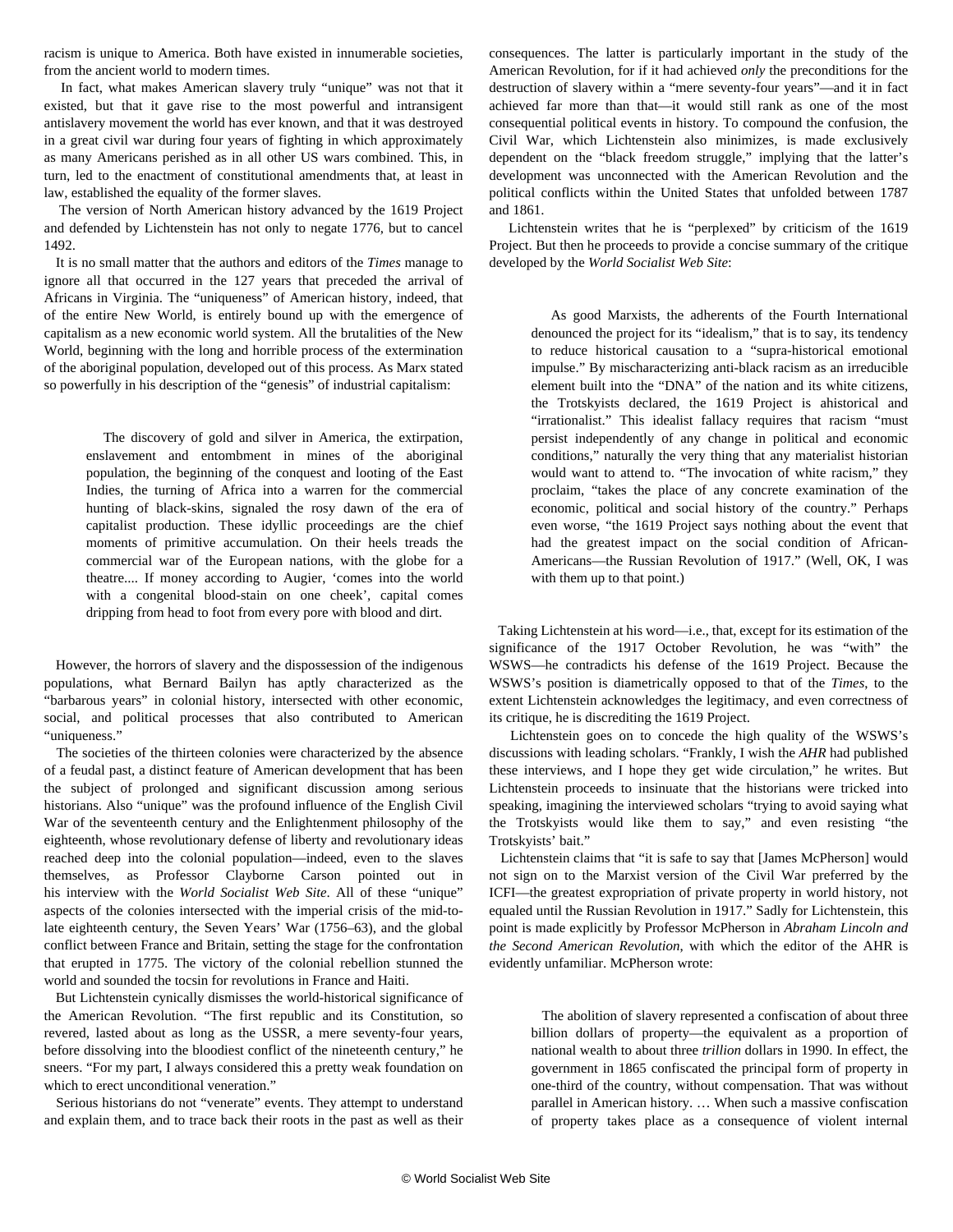Lichtenstein takes gratuitous and insulting jabs against his colleagues throughout. He accuses Professor Gordon Wood, who has dedicated his life to the study of the American Revolution, of being motivated by egotistical concerns. Wood, he baldly asserts, "seems affronted mostly by the failure of the 1619 Project to solicit his advice." He contends that Professor Victoria Bynum, author of the landmark *The Free State of Jones*, is "best known for her attention to *glimmers* of anti-slavery *sentiment* among southern whites" (emphasis added), as if the fact that a substantial proportion of white southerners *took up arms* against the Confederacy, helping to ensure its defeat, is a trivial matter. As for James Oakes, Lichtenstein claims that the two-time Lincoln Prize winner "doesn't really direct much fire at the 1619 Project." This is simply not so. In his [interview](/en/articles/2019/11/18/oake-n18.html) with the WSWS, Oakes issued a scathing critique of the 1619 Project. As for Sean Wilentz of Princeton, Lichtenstein dismisses him out of hand for leading the aforementioned historians in writing "a far less enlightening" letter to the *Times* criticizing the 1619 Project than the "spirited rebuttal" that came in reply from *New York Times Magazine* editor Jake Silverstein. In fact, Silverstein's reply, like Lichtenstein's own editorial, was a simple evasion that failed to approach the content of the historians' criticisms, much less their more substantial interviews with the WSWS.

 In a manner unfitting the office of AHR editor, Lichtenstein scoffs at all of these eminent historians—with multiple Bancroft, Lincoln, Pulitzer, and National Book Award prizes among them—as a "motley crew," and "Wilentz and the gang of four." He then attributes to them positions they have never taken, claiming that they were aggrieved by the *Times* "practicing history without a license" and consulting "with the *wrong* historians" (emphasis in the original).

 A nasty and cynical gibe. The objection of the historians interviewed by the WSWS to the 1619 Project is not that its authors are "practicing history without a license," but that they are concocting a historical narrative without facts.

 Lichtenstein, who has chosen to adapt himself to the pressures exerted by identity politics, finds it difficult to believe that there are historians—with spines less flexible than his own—who conduct work as principled scholars and are not afraid to engage in discussions of history with Marxists. As Bynum has stated in an [open letter](/en/articles/2020/01/31/resp-j31.html) replying to Lichtenstein:

 I entirely agree with Marxist scholars, however, that neither race nor gender can be understood apart from the class systems in which they are experienced. In this regard, I may care a bit more deeply than my fellow letter signers about what *is not,* as well as what *is*, in the 1619 Project. For, as you suggest, the Project does ignore "class and class conflict." It is for just that reason that my concerns are more closely aligned with the WSWS than you have surmised.

 Perhaps it's not surprising that racial essentialism forms the basis of much of the public reaction against historians critical of 1619, since the same essentialism underlies the Project itself. My understanding of class deeply informs my analysis of race, both of which I addressed in my [interview](/en/articles/2019/10/30/bynu-o30.html) with the WSWS, and my essay, ["A Historian Critiques the 1619 Project](https://renegadesouth.wordpress.com/2019/12/22/a-historians-critique-of-the-1619-project/)," published on my blog, Renegade South*,* and by the WSWS. In both the interview and the essay, I dismissed pseudoscientific theories about separate races and argued that such beliefs predispose one to embrace a theory of hypodescent (i.e., the "one-drop-rule" of race), which

 Lichtenstein is certainly aware that Hannah-Jones and her backers on Twitter have engaged in the most shameless race-baiting of these historians, as well as the WSWS, for daring to criticize the *New York Times*. In a disgrace to the AHR, Lichtenstein alludes to this approvingly, writing that, "as many critics hastened to note, all of these historians are white," before quickly adding that, "in principle, of course, that should do nothing to invalidate their views." Then why state it? His unmistakable insinuation—that speaking to "white" historians was a "choice on the part of the Trotskyist left"—is that one's understanding of history is determined by one's race.

 In fact, Lichtenstein's claim is itself another lie. He simply chose to disregard the WSWS interviews with Clayborne Carson, editor of the papers of Martin Luther King Jr., and leading political scientist [Adolph Reed Jr.](/en/articles/2019/12/20/reed-d20.html)

 Curiously, Lichtenstein chastises the WSWS specifically for not reaching out to Barbara Fields, a leading scholar of slavery and the Civil War at Columbia University, who is also African American. As a matter of fact, though we have been unable as yet to arrange an interview, Professor Fields has sent us a letter via email which provides a succinct assessment of the 1619 Project:

 I could hardly miss the hype of The 1619 Project, particularly since I am a print subscriber to the NYT. Although I have saved the issue (knowing that some of my students will have seen it, most likely online, and will have been seduced by its tendentious and ignorant history), I'm afraid I have not troubled to read the issue all the way through. The pre-launch publicity warned me of racecraft in the offing. And once I had the issue in hand, the first few bars disinclined me to waste my time on the rest of the operetta. Not that I would have expected anything more of the Times. Ask their writers to take the time to read Edmund Morgan or David Brion Davis or Eugene Genovese or Eric Williams or any of the explosion of rich literature about slavery in the United States and the hemisphere published over the past century? What an idea! And the packaged history they have assembled fits well with neoliberal politics.

 Having race-baited, mocked, and attributed to his colleagues positions that they did not in fact take, Lichtenstein retreats to his position that, after all, there is really nothing at stake in the *Times*' racialist presentation of the two American revolutions. He allows that Hannah-Jones's statement that the Revolution was waged to defend slavery "admittedly … overstates" the case. He then imagines that the entire project might be acceptable if a few words were changed, softening Hannah-Jones's monocausal explanation for 1776 with qualifiers such as "one of the primary reasons" that "*some* of the Patriots" revolted was to defend slavery. He concludes, "While Hannah-Jones may be guilty of overstatement, this is more a matter of emphasis than it is of a correct or incorrect interpretation."

 This is pure sophistry. To claim that the differences are merely over a somewhat careless wording is at once a conscious distortion and absurd. The claim that the colonials separated in order to preserve slavery is the very heart of the entire 1619 Project. In fact, Hannah-Jones has been on a lecture tour making the argument even more stridently than she did in her essay. In the [curriculum](/en/articles/2020/01/10/proj-j10.html) being sent to the schools—a matter Lichtenstein also distorts—children are being asked to "rewrite" the Declaration of Independence in light of the lead essay's claims.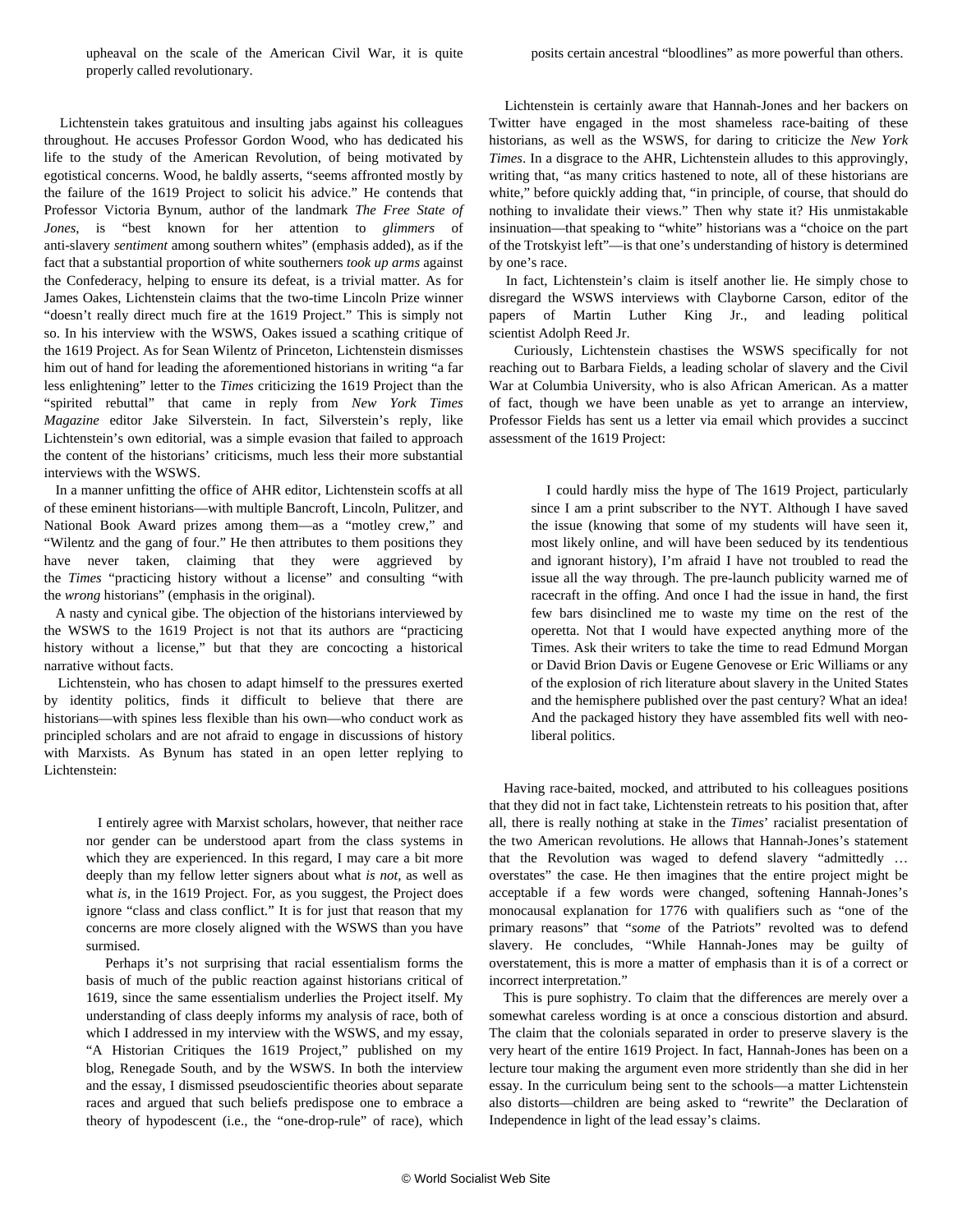The Times' Project is a politically-motivated falsification of history. It presents the origins of the United States entirely through the prism of racial conflict.

 Lichtenstein uses the same tactic in relationship to Hannah-Jones' distortion of Lincoln, which she clearly borrowed, unattributed, from the late black nationalist historian Lerone Bennett Jr. Like Bennett, the 1619 Project rips from their context two episodes in order to present Lincoln as a racist—from one of his debates with the arch-racist Stephen Douglas and another his meeting with five black leaders in the summer of 1862 on colonization. The contexts of these episodes were ably discussed by Oxford historian Richard Carwardine and Oakes in their interviews. As [Carwardine](/en/articles/2019/12/31/carw-d31.html) explained, many more quotes could be mustered to defend the opposite conclusion: that Lincoln believed the concept of equality in the Declaration of Independence extended to blacks. But to Lichtenstein, the 1619 Project's tendentiously selective quotation "is a matter of emphasis and nuance."

 Drawn into the 1619 Project's tangled web, Lichtenstein extends the falsification of Lincoln to Frederick Douglass—a figure who, like Martin Luther King Jr., is not mentioned in the entire magazine that purports to offer a new version of American race relations. The AHR editor points to Douglass's 1876 oration on Lincoln and homes in on partial statements in which the black abolitionist said that Lincoln "shared the prejudices of his white fellow-countrymen against the negro" and "was preeminently the white man's President, entirely devoted to the welfare of white men." Astonishingly, Lichtenstein concludes this section by equating Douglass, the towering figure of abolitionism, to Hannah-Jones!

 Yet the bulk of Douglass's magnificent speech was a brilliant exposition of Lincoln as a historical figure in which, among other things, Douglass said: "The name of Abraham Lincoln was near and dear to our hearts in the darkest and most perilous hours of the Republic. We were no more ashamed of him when shrouded in clouds of darkness, of doubt, and defeat than when we saw him crowned with victory, honor, and glory. Our faith in him was often taxed and strained to the uttermost, but it never failed." Elsewhere, in his autobiography, Douglass said of Lincoln:

 In all my interviews with Mr. Lincoln I was impressed with his entire freedom from popular prejudice against the colored race. He was the first great man that I talked with in the United States freely, who in no single instance reminded me of the difference between himself and myself, of the difference of color, and I thought that all the more remarkable because he came from a State where there were black laws.

 Douglass's speech on Lincoln came in 1876, at the end of Reconstruction and its promise of full racial equality. Yet this was still two decades before the full implementation of Jim Crow segregation, which the 1619 Project's racialist narrative suggests demonstrates the immutability of "anti-black racism." On the contrary, the oppression of the African American population after the Civil War exemplified, in the most profound and tragic manner, the inability of a bourgeois revolution that had led to the unfettered and explosive development of capitalism to realize Lincoln's promise of "a new birth of freedom."

 Here again, however, the African American population was hardly "alone," as the 1619 Project claims. In answering this claim, it is necessary to call attention to other facets of the American experience that are totally absent from the race-based narrative of the 1619 Project.

 Beginning during the Civil War and intensifying over the next three decades, the American military waged a ruthless war against the Indians of the American West, culminating in the conversion of their communal lands to private property under the Dawes Act of 1887 and the murderous rampage against the Sioux at Wounded Knee in 1890. The Indians, whose cultures could not be reconciled to capitalist notions of private property, occupied land demanded by the robber barons for the railroads and for the plunder of its mineral wealth.

 And then there is the fact that in the half century separating the end of the Civil War with the beginning of World War I, millions upon millions of immigrants poured in from Europe and Asia—Irish, German, Italian, Jewish, Polish, Chinese, Japanese, and many others. Lichtenstein writes that "the African American experience must be considered central to every aspect of American history." This is the sort of vast generalization that can mean almost anything. But would it be less true to state that "the immigrant experience must be considered central to every aspect of American history"? It should be noted, in this connection, that the primary targets of immigration exclusion in the 1920s, and the central target of the revived Ku Klux Klan, were European immigrants. The exclusion of the Chinese and Japanese came earlier still, in 1882 and 1907, respectively.

 In this half century the American working class faced enormous difficulties in unifying over racial and national barriers. Nonetheless, workers—immigrant and native-born, white and black—fought innumerable bloody battles against factory owners and their hired gunmen and allies in the police departments and state militias. The class struggle in the United States was vicious. Hundreds of thousands died on the job, and many more died from poor living conditions, realities brought to an international audience by Upton Sinclair's *The Jungle*, as well as other works of American realist literature. Many hundreds of workers died in labor massacres, from assassinations, and behind bars, in the precise same decades that hundreds of Southern blacks were lynched, typically, as Ida Wells established, on false allegations of assaults against women.

 None of this is to minimize the experience of African Americans, who have been, with the single exception of the American Indians, the most oppressed part of the American population. However, notwithstanding its specific origins and characteristics, the struggle of African Americans to overcome the legacy of slavery and achieve the democratic rights guaranteed by the Constitution becomes inextricably connected with the broader mass struggle of the American working class against capitalist exploitation.

 Lichtenstein pretends that there is nothing at stake in this debate. Yet the imposition on history of a racialist narrative must have contemporary political consequences. It was clear from the outset that the effort of the *New York Times* to utilize the 1619 Project as the basis of new educational curricula has definite political aims. These have become undeniable in light of the many public statements made by Hannah-Jones, including a boast made in Chicago in October that should stop historians in their tracks: "I'm making a moral argument. My method is guilt."

 The 1619 Project is, first of all, intended to bolster the Democratic Party's efforts to utilize racial identity, and the concept that blacks and whites have historically opposed interests, as a central electoral strategy. Ironically, this is a reworking of the political method that was employed by white supremacists in the South to maintain the dominance of the Democratic Party well into the 1960s, and which was later taken over by the Republicans in Richard Nixon's "Southern strategy."

 Second, and still more fundamentally, it is aimed at undermining the growth of interracial class solidarity at a time of growing popular opposition, within the American and *international* working class, to massive social inequality. A historical interpretation that focuses on the centrality of economic forces and class conflict leads to demands for, at the very least, the curtailment of corporate power and an equitable redistribution of wealth. But the race-based interpretation advanced by the 1619 Project, reflecting the social aspirations of the more affluent sections of the African American middle class, serves to bolster demands for reparation payments. This is not incidental to the Project's aims. Hannah-Jones has already announced that her forthcoming project will be a